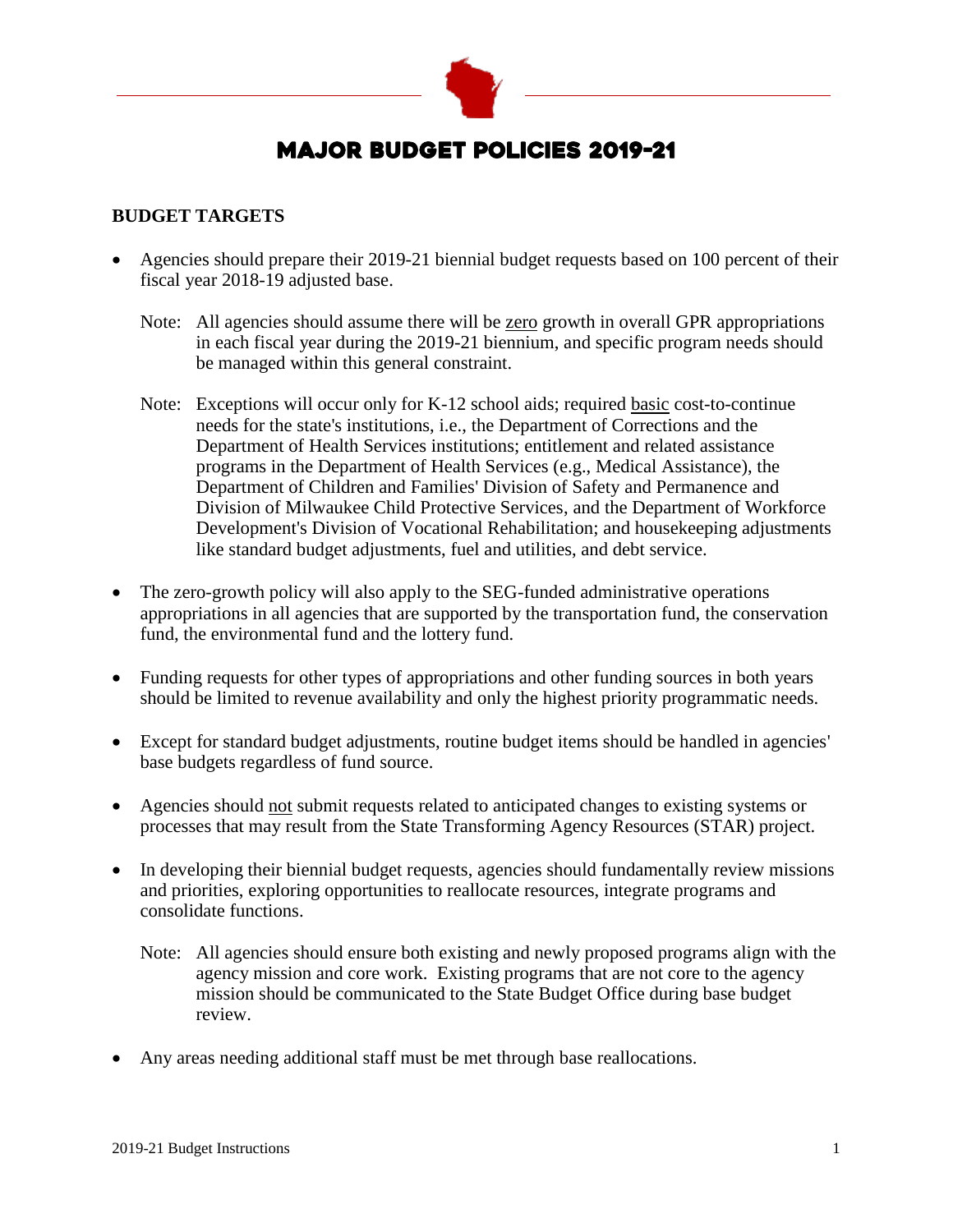- Note: Agencies must receive approval from the State Budget Office before proposing to use funding sources in another agency to stay within budget targets, to absorb operations' reductions or to fund any new initiatives.
- Proposals that transfer functions or programs, including related costs and staff, between agencies should result in zero growth in overall state appropriations (i.e., the transferring agency should have lower overall appropriations to offset the increase at the receiving agency). All agencies involved in the transfer should notify the State Budget Office during the initial stages of considering any such proposal to facilitate review of the request and allocation of any projected savings between the agencies.

# **BASE BUDGET REVIEW REPORTS**

- Pursuant to s. 16.423, Wis. Stats, all state agencies, meaning any office, department or independent agency in the Executive Branch, the Legislature and the Courts, are required to submit a base budget review report with their 2019-21 budget requests and no later than May 15 in even numbered years in every biennium thereafter. These reports are required to include:
	- 1. A description of each appropriation of the state agency.
	- 2. For each appropriation, an accounting of all expenditures in every quarter in each of the previous 3 fiscal years.
	- 3. For each appropriation, an analysis of whether it contributes to the mission of the agency and whether the objectives of the appropriation justify the expenditures.
	- 4. For each appropriation, a determination of the minimum level of funding needed to achieve its objectives not to exceed the prior fiscal year's adjusted base and an accounting of the appropriation's current funding.
	- 5. A description of the agency mission or guiding principles.
- These reports will be summarized in the November 20 report and in the Governor's biennial state budget report to the Legislature.
- The State Budget Office has created an on-line state expenditure reporting tool to improve the transparency of the state's finances. This tool will also assist with base budget review reports. The tool includes each state agency appropriation, a link to its statutory description, and its expenditures by quarter dating back to fiscal year 2015-16. http://openbook.wi.gov/ExpenditureDetailReport.aspx
- The State Budget Office will prepare prepopulated base budget review report worksheets for each state agency. The adjusted base will be filled in after it is set through base reconciliation. There will be a section to include the agency mission as well as a section to list appropriations that do not contribute to the agency's mission, whether the appropriation's objectives justify its expenditures, and whether the objectives can be achieved with funding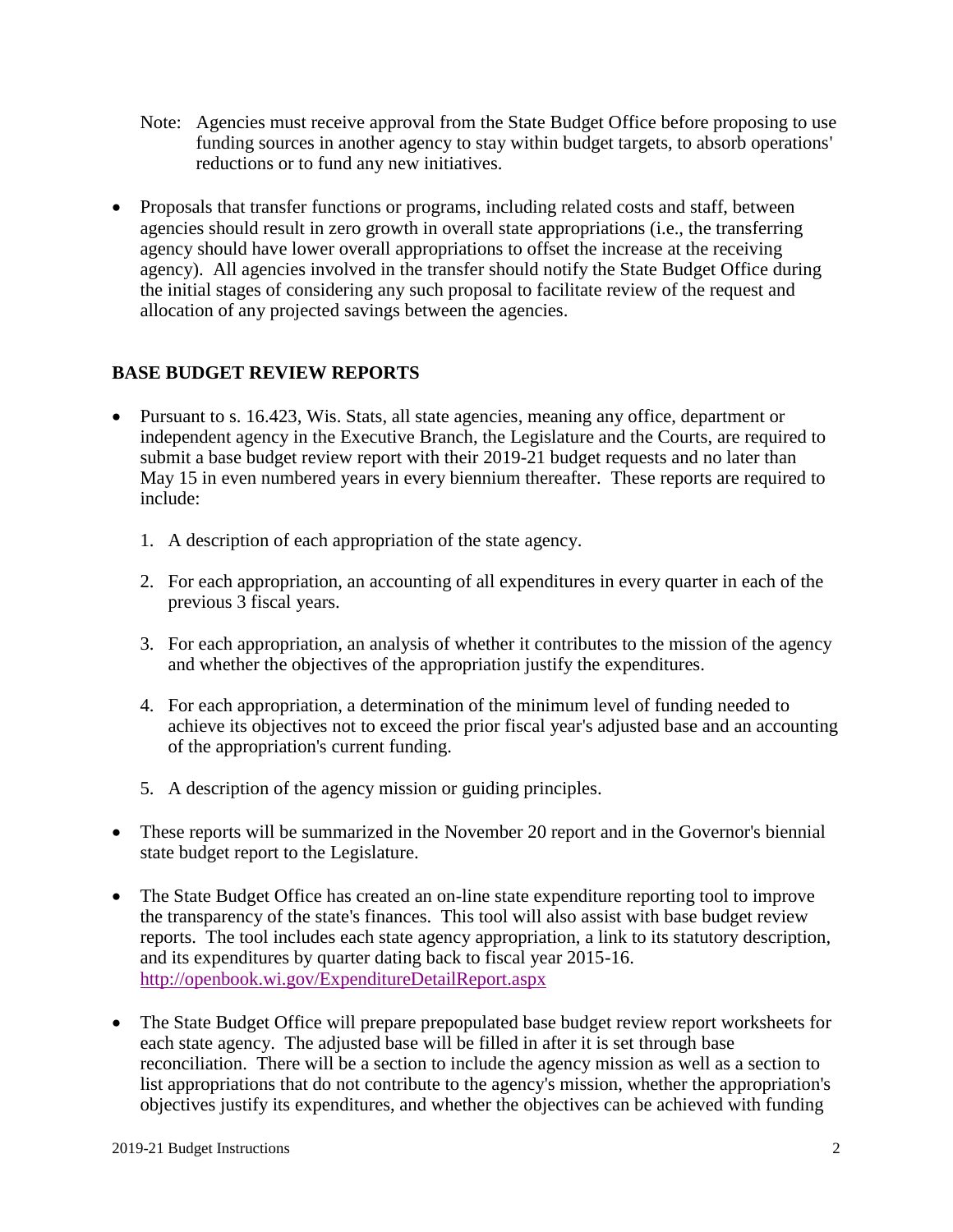below the adjusted base amount. The agency mission will be prepopulated with the current mission. It can be updated by the agency if the mission has changed. Worksheets are expected to be distributed upon completion of the base reconciliation process, which sets the adjusted base.

## **ACT 201 REQUIREMENTS**

- All agencies, excluding the Legislature and the Courts, are required to include proposals for a state operations budget for their agency under each of the following scenarios:
	- 1. Meet a zero-growth target in each fiscal year of the 2019-21 biennium.
	- 2. Reduce the agency's state operations budget by 5 percent from its fiscal year 2018-19 adjusted base in each fiscal year of the 2019-21 biennium.
- The budget proposal targets do not include federal appropriations or debt service appropriations.
- The targets do not allow for the exceptions listed in the Budget Targets Section above, other than standard budget adjustments.
- The targets must be achieved within the state operations portion of the agency's budget. Any proposed changes to local assistance or aids to individuals and organizations appropriations are not included in the calculation of whether an agency meets the targets.
- Agencies will be provided with agency-specific targets and a template for the proposal upon completion of the base reconciliation process, which sets the adjusted base.

## **PERFORMANCE MEASUREMENTS IN BUDGETING**

- Agencies need to report on the performance measures they identified for previous biennial budgets. These measures should relate to agencies' broad Chapter 20 budget programs. If needed to capture significant shifts in agency function, additional measures could be added; however, only a few measures should be presented so there is a clear focus on results.
- For the 2019-21 budget, agencies need to report actual outcome measures through fiscal year 2016-17 and fiscal year 2017-18. Planned outcome measures should be listed for fiscal year 2018-19, fiscal year 2019-20 and fiscal year 2020-21. Agencies should track and maintain data going forward to present actual performance data for a fiscal year compared to planned performance. (A calendar year may be used if data are collected on that basis. Please note where calendar years are used.)
- The State Budget Office will include performance measures developed by an agency in the Executive Budget Book, and agencies should reference measures in decision items, where relevant.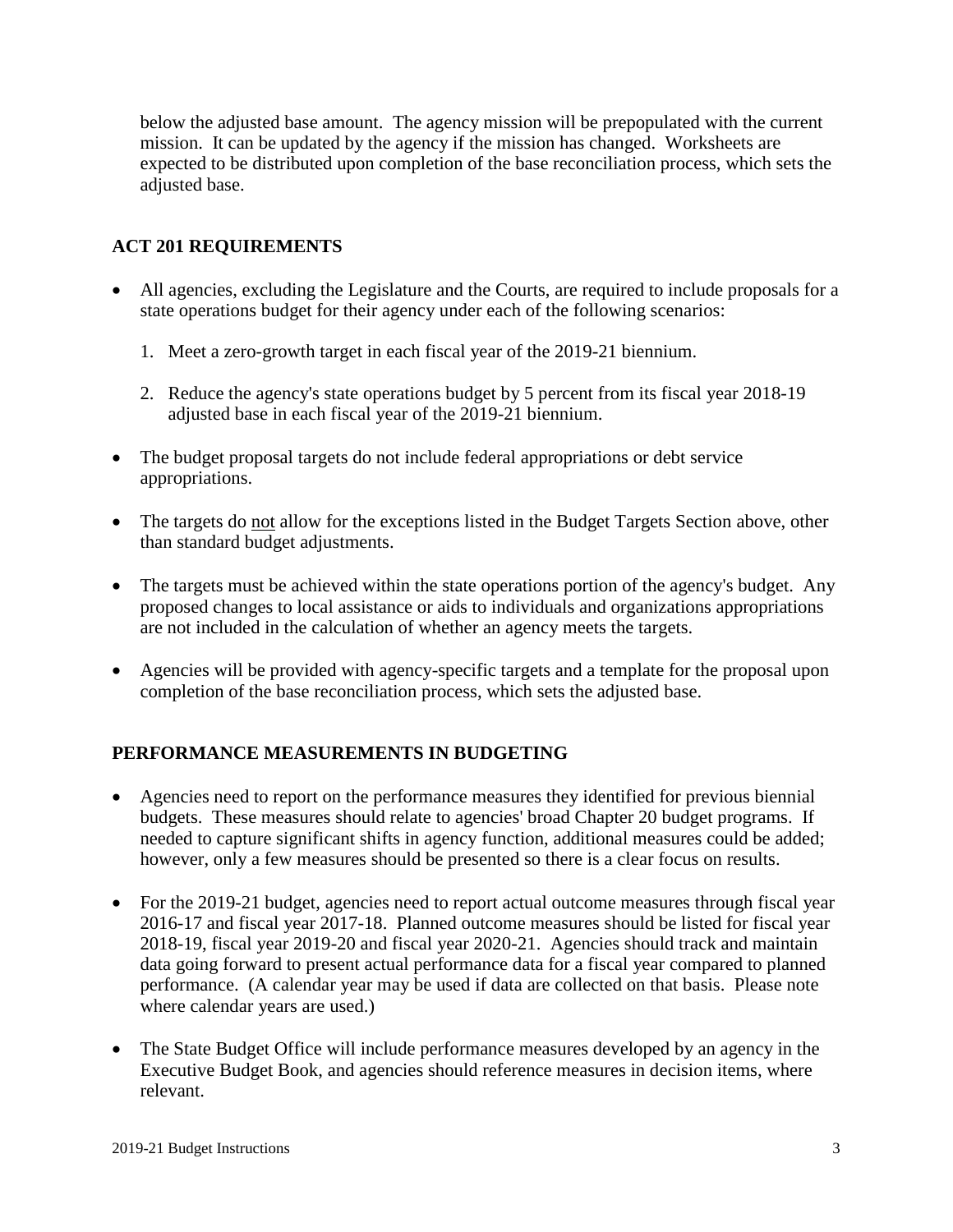• Agency descriptions and performance measures will be included in the state budget system and must be updated in that system. It is important for agencies to follow the prescribed format to ensure consistency and compatibility.

## **BUDGETING FOR INFORMATION TECHNOLOGY**

- Requests for funding of information technology projects should identify the link between the project and the state's business goals, conformity to the Department of Administration's Policies and Procedures for Information Technology Management, and provide specific information about each project, including executive sponsorship. Consistent with information technology strategic planning, project definitions must include a standard return on investment (ROI) calculation.
- New information technology projects will only be considered if they have been reviewed and approved by the Department of Administration, Division of Enterprise Technology pursuant to s. 16.976, Wis. Stats.

# **BUDGETING FOR DEPARTMENT OF ADMINISTRATION RATE CHANGES**

• Agencies should not reflect anticipated rate changes from the various divisions within the Department of Administration in their 2019-21 budget requests. Forecasting of rates and impacts on individual agency budgets will be addressed by the Department of Administration in developing the Governor's 2019-21 budget.

## **FEDERAL FUNDS**

- The state has a goal of increasing the ongoing receipt of federal funds where the use of federal funding is consistent with state program goals. The state also has a goal of gaining flexibility from federal mandates relating to federal awards. To increase the amount of federal funds received and to provide the state with more flexibility, agencies should conduct the following review:
	- 1. Examine existing grant awards to ensure that they are fully utilized and consistent with agency priorities. If unexpended grant authority is available, the agency should reallocate the funds to other activities to the extent possible under state and federal rules.
	- 2. Agencies may also identify additional federal grant opportunities that were not included in the agency's request. Such opportunities may be considered for funding by the State Budget Office during budget deliberations.
	- 3. Agencies may also identify federal waiver opportunities. These waivers should align with the Governor's policy priorities. These will be submitted to the State Budget Office for review during budget deliberations.